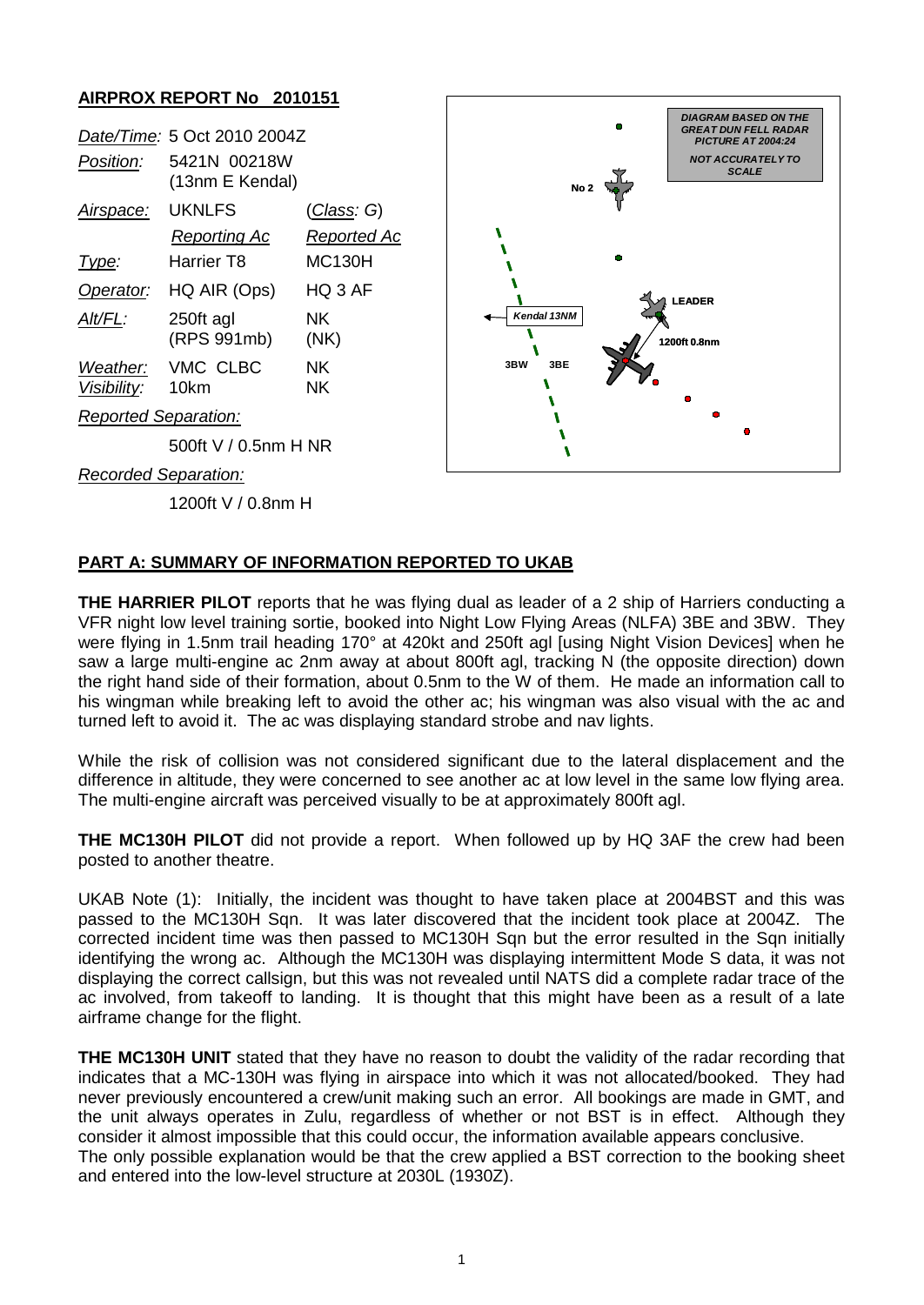UKAB Note (2): The incident took place in NLFA 3BE at 2004Z. The C130 was tracking from 3BE to 3BW. Both 3BE and 3BW were allocated to RAF Cottesmore (the Harriers' Stn) from 1930-2030Z. The actual Low Level Booking showed the areas being used by the Harrier formation from 1930- 2008Z. The Areas were allocated to the MC130H base from 1730-1930Z and again from 2030- 2200Z.

UKAB Note (3): The incident shows clearly on the recording of the Great Dun Fell radar. The Harriers are squawking 7001 with Mode C, tracking 170° towards the CPA; the C130 is also squawking 7001 with Mode C and very intermittent Mode S and tracks about 300° towards the CPA. The CPA is at 2004:25 when the C130 (at FL032) passes 0.8nm to the SW of Harrier leader who is indicating FL020 in a level break to the left.

UKAB Note (4): The nearest Met reporting station to the incident position is Blackpool; the 1950 METAR was:

METAR EGNH 051950Z 16009KT 9999 FEW029 13/09 Q0999

**HQ AIR (Ops)** comments that the Harriers were visual in good time and avoided the MC130 by a safe margin. However, it is disappointing that the MC130 was operating within the NLFS outwith its booked time; equally disappointing is the lack of response to requests for information following the event.

**HQ 3 AF** comments that the absence of a report from the aircraft commander is regretted. That said, the evidence indicates that either there was a misunderstanding over which area was booked and when, or that an error was made BST vs Zulu.

## **PART B: SUMMARY OF THE BOARD'S DISCUSSIONS**

Information available included reports from the lead Harrier pilot, radar recordings and reports from the ac operating authorities.

The Secretariat briefed the Board on the difficulties that led to the delay in identifying the MC130H involved in the incident. The HQ 3 AF Advisor informed the Board that he had spoken to the officer who was Sqn Cdr at the time of the incident and due to the time period that had elapsed since the incident and that the crew involved had been posted to another theatre so he was unable to provide any further information. He did however, believe that the flight might have been delayed or otherwise changed and that the crew had made a human error regarding their low flying allocation and booking. He was confident that the crew had been fully conversant with UK Night Low Flying regulations. The MoD Low Flying Advisor stated that an incorrect or conflicting booking would normally be picked up by his staff, but in this case, possibly due to the callsign confusion, they had no information whatsoever on the flight and had most likely assumed that it had not been flown; they had no record of a low flying booking being made for NLFA 3 for either correct or incorrect MC130H callsigns.

Members noted, however, deconfliction between users of the NLFS is purely procedural (time) and this is totally dependent on ac complying with the allocation and booking system in the UK Low Flying Handbook. Despite the procedures in place the UK NFLS lies in Class G Airspace where the 'see and avoid' principle applies; in this incident the Harrier Lead crew saw the MC130H with the aid of NVGs, early enough to determine that only modest avoidance was required, but it could not be determined if the MC130H cockpit crew, who were also using NVGs, had seen the Harriers.